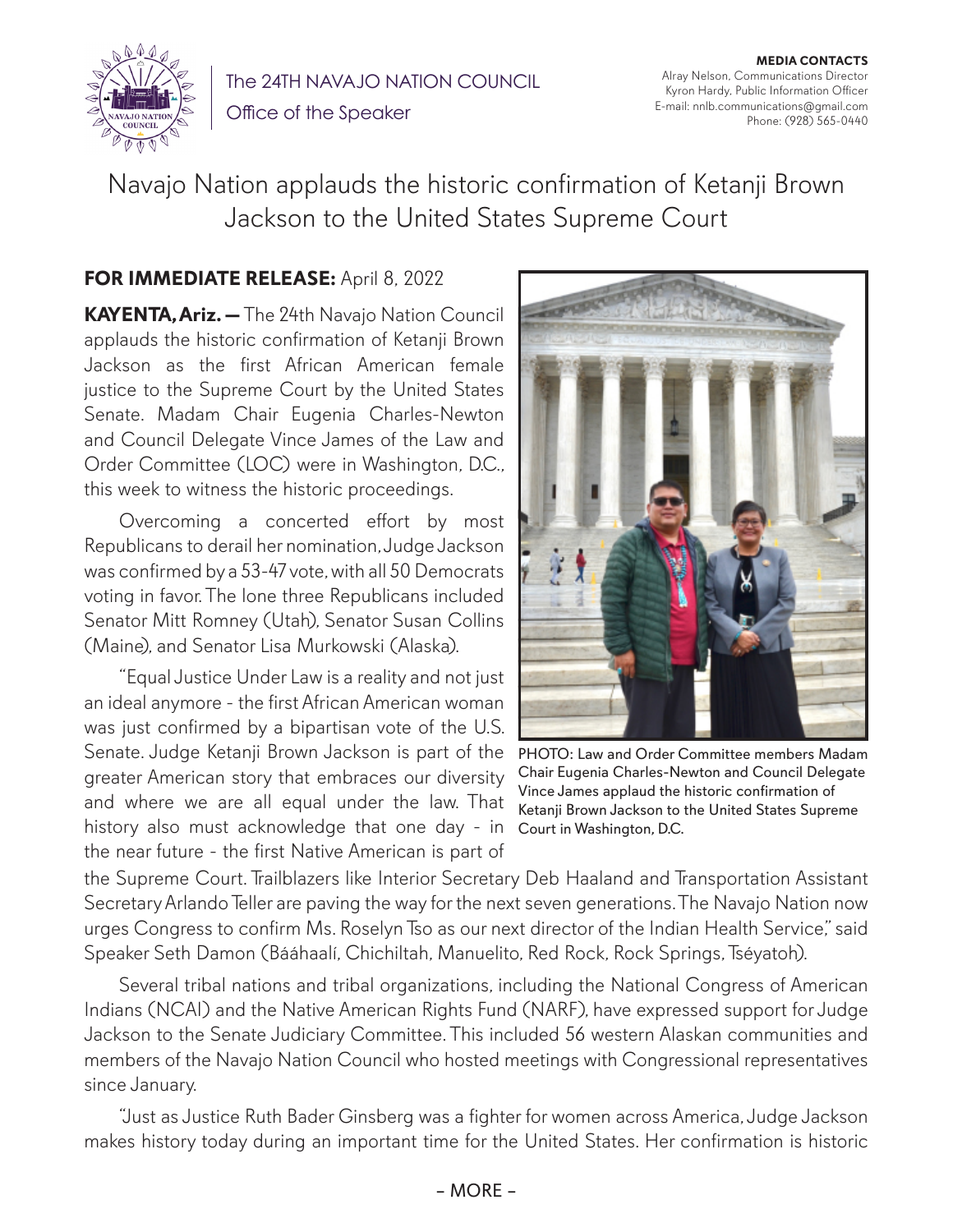because it sends a message across Indian Country and communities of color that our young women can serve on the highest court of the land. Now is the time we embrace the leadership of our Navajo women and ensure they are elected or appointed into judicial positions," said Madam Chair Eugenia Charles-Newton (Shiprock).

During the Judiciary Committee confirmation hearings last month, Judge Jackson was given the opportunity to tell Congress what it would mean to her to serve on the nation's highest court. It was noted that the federal government owes an obligation to tribal nations that is of a unique fiduciary nature.

"Our Navajo people are delighted by the confirmation of Judge Jackson and applaud President Joe Biden for his historic nomination of the first African American woman to the highest court. She is well qualified and is the first ever justice to have worked as a public defender. Judge Jackson is seen as a champion for our marginalized communities and an advocate of the sovereign rights of tribes under the Constitution. Indian Country trusts her judicial experience to advocate and protect our sovereignty," said Council Delegate Vince James (Jeddito, Cornfields, Ganado, Kinłichii', Steamboat).

As part of her Congressional testimony, Judge Jackson further added, "Indian tribes are, as a general matter, considered to be sovereigns and the relationship is a sovereign-to-sovereign relationship, but it's one in which the federal government has some responsibilities related to the Indian nation. There is a trust responsibility that the federal government has in terms of making sure that the tribes are recognized and cared for, in the context of our system."

Judge Ketanji Brown Jackson will replace Justice Stephen G. Breyer when he retires at the end of the court's session this summer.

As part of their ongoing advocacy for more Native American federal judges, the Navajo Nation Council continues to meet with Senators across the country to advocate for the immediate confirmation of Sunshine Suzanne Sykes to be a federal judge in the United States District Court for the Central District of California. A member of the Navajo Nation, she was nominated by President Joe Biden in December.

Statements from Arizona, New Mexico, and Utah Senators for Judge Jackson:

- "Through Judge Jackson's historic confirmation hearings, she carried herself with poise, dignity, and resolve. I am confident that Judge Jackson will serve as an independent and fair voice on the Supreme Court to tackle the most pressing issues facing our nation. As the first Black woman on the Supreme Court, I know that she will continue to serve as an inspiration to countless Americans," said Senator Ben Ray Lujan (New Mexico)
- "Judge Jackson received bipartisan support in the Senate because she is extremely well qualified and will bring a wealth of experience to the Court after serving as a judge on the federal bench and practicing law in the criminal justice system. Today is a proud day for our country. When Judge Jackson takes the bench as our next Supreme Court Justice, she will bring a whole generation of women and young girls with her." - Senator Martin Heinrich (New Mexico)